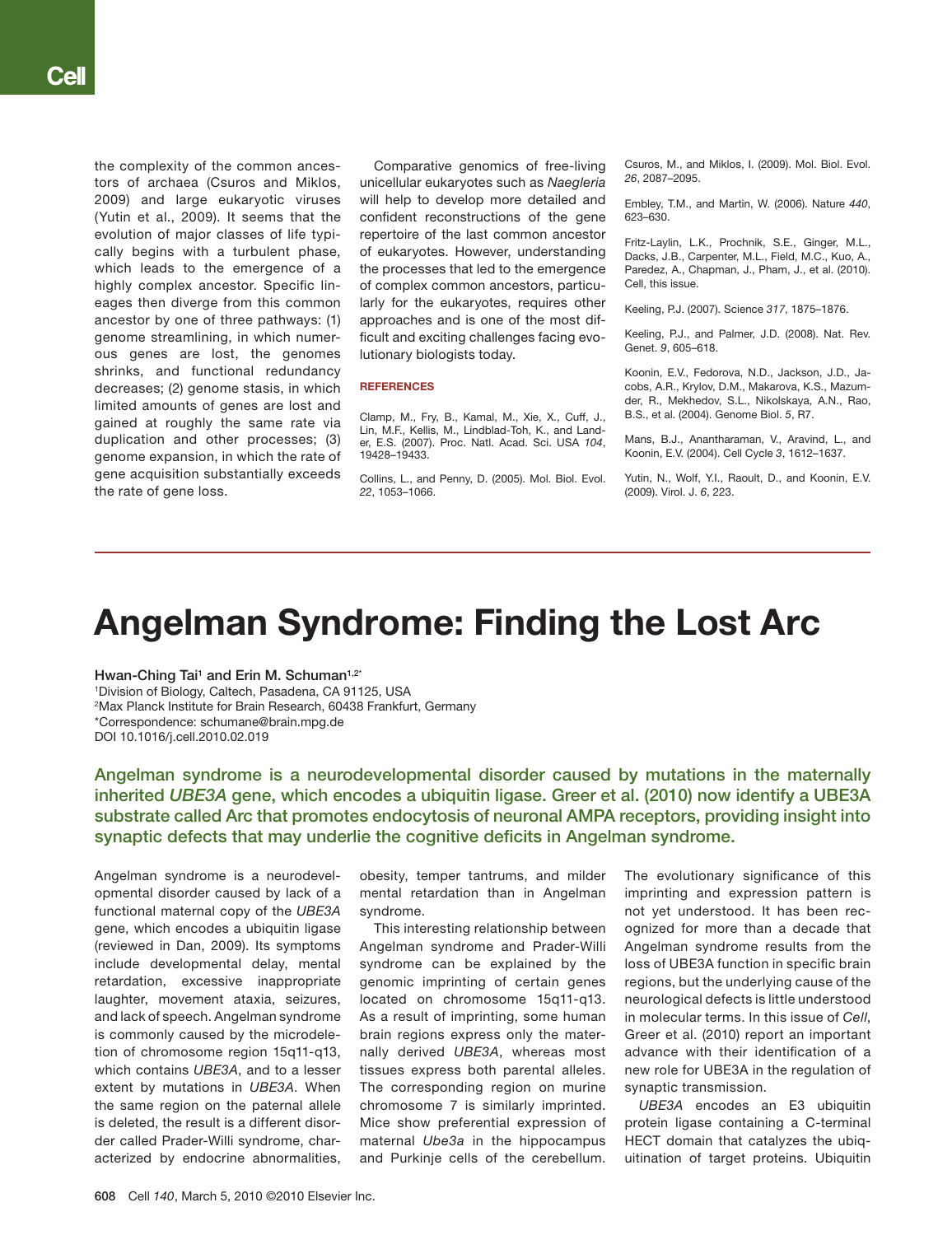

#### Figure 1. UBE3A, Arc, and AMPAR Endocytosis

Mutations in the *UBE3A* gene, which encodes an E3 ubiquitin ligase, are a cause of a neurodevelopmental disorder called Angelman syndrome.

(Left) A substrate of UBE3A in synapses, Arc, is transcribed rapidly after robust neuronal stimulation and promotes the internalization of AMPA-type glutamate receptors (AMPARs), resulting in a reduction in synaptic strength.

(Middle) Several hours after neuronal stimulation, newly synthesized UBE3A ubiquitinates Arc to promote its degradation by the proteasome, thus preventing further internalization of AMPARs.

(Right) A disruption in the function of UBE3A in neurons leads to increased expression of Arc and a decrease in AMPARs at excitatory synapses, which may contribute to the neurological symptoms of Angelman syndrome.

is a small protein with 76 amino acids whose C terminus can be covalently linked to a protein's lysine residues. The UBE3A protein, also called E6-associated protein or E6-AP, attaches a polyubiquitin chain to protein substrates and marks them for degradation by the proteasome. Judging from *UBE3A* point mutations found in Angelman syndrome patients, this disease can be attributed to the loss of ligase function (Cooper et al., 2004). Furthermore, UBE3A localizes to synapses, and mice lacking the *Ube3a* gene show defects in synaptic plasticity and morphology (Dindot et al., 2008, Jiang, et al., 1998, Yashiro et al., 2009). Hence, the failure to degrade certain synaptic proteins is likely to contribute to symptoms of Angelman syndrome, such as developmental and cognitive impairments.

Major challenges in understanding UBE3A function include devising an unbiased method to identify its substrates in neurons and deciphering its rule for substrate recognition. Greer and coworkers succeeded in tackling these issues head on by using a proteomics approach. First, they crossed hemagglutinin-tagged ubiquitin knockin mice with *Ube3a* knockout mice. By immunoprecipitating hemagglutinin-tagged ubiquitinated proteins and subjecting them to quantitative mass spectrometry, they identified proteins with decreased

ubiquitination in the hippocampus of *Ube3a* knockout mice compared to wildtype mice. Next, within these identified proteins a consensus recognition motif for UBE3A was discovered and verified. This represents major progress in our understanding of UBE3A's function and provides a strategy to investigate other ubiquitin ligases.

Using the combination of mass spectrometry, bioinformatics, biochemical characterization, and *Ube3a* knockout mice, Greer and colleagues identified several new UBE3A targets, including Arc, RhoGEF, ephexin 5, and sacsin. Arc stands out as a target of interest because its importance in activity-dependent synaptic regulation has been studied extensively. The authors found that UBE3A prevents the internalization of AMPAtype glutamate receptors (AMPARs) in synaptic membranes by targeting Arc for degradation (Figure 1).

Arc is a synaptic protein that interacts with dynamin and endophilin and promotes the endocytosis of AMPARs (reviewed in Bramham et al., 2008). It is involved in several forms of synaptic plasticity, including long-term potentiation, long-term depression, and homeostatic scaling. Both its transcription and local translation in neuronal dendrites are dependent on synaptic activity. Greer et al. found that after robust synaptic activation, both *Arc* and *Ube3a*

undergo MEF2-dependent transcription. *Arc* transcription is turned on more quickly (?1 hr) than *Ube3a* transcription  $(\sim 6$  hr). At dendritic spines, newly synthesized Arc promotes endocytosis of AMPARs, resulting in a reduction in synaptic strength in response to excessive neuronal stimulation. The delayed induction of UBE3A helps to reduce Arc levels and prevents excessive AMPAR internalization (Figure 1). In the hippocampus of *Ube3a* knockout mice, synaptic AMPAR levels are reduced, accompanied by defects in synaptic transmission. These findings suggest that experience-dependent synaptic development and activitydependent synaptic regulation may be disrupted in Angelman syndrome.

The accumulation of Arc alone, however, probably cannot account for all of the symptoms of Angelman syndrome. Neuronal functions of other UBE3A targets are also worth exploring. Among the new targets found in this study, sacsin is also interesting because it is mutated in a neurodegenerative disorder called autosomal recessive spastic ataxia of Charlevoix-Saguenay (ARSACS) (Takiyama, 2007). Very little is understood about sacsin's functions at this point. Furthermore, UBE3A has been found to copurify with 26S proteasomes in HEK293 cells (Wang et al., 2007) and muscle (Besche et al., 2009). Although mammalian genomes encode hundreds of E3 ubiquitin ligase